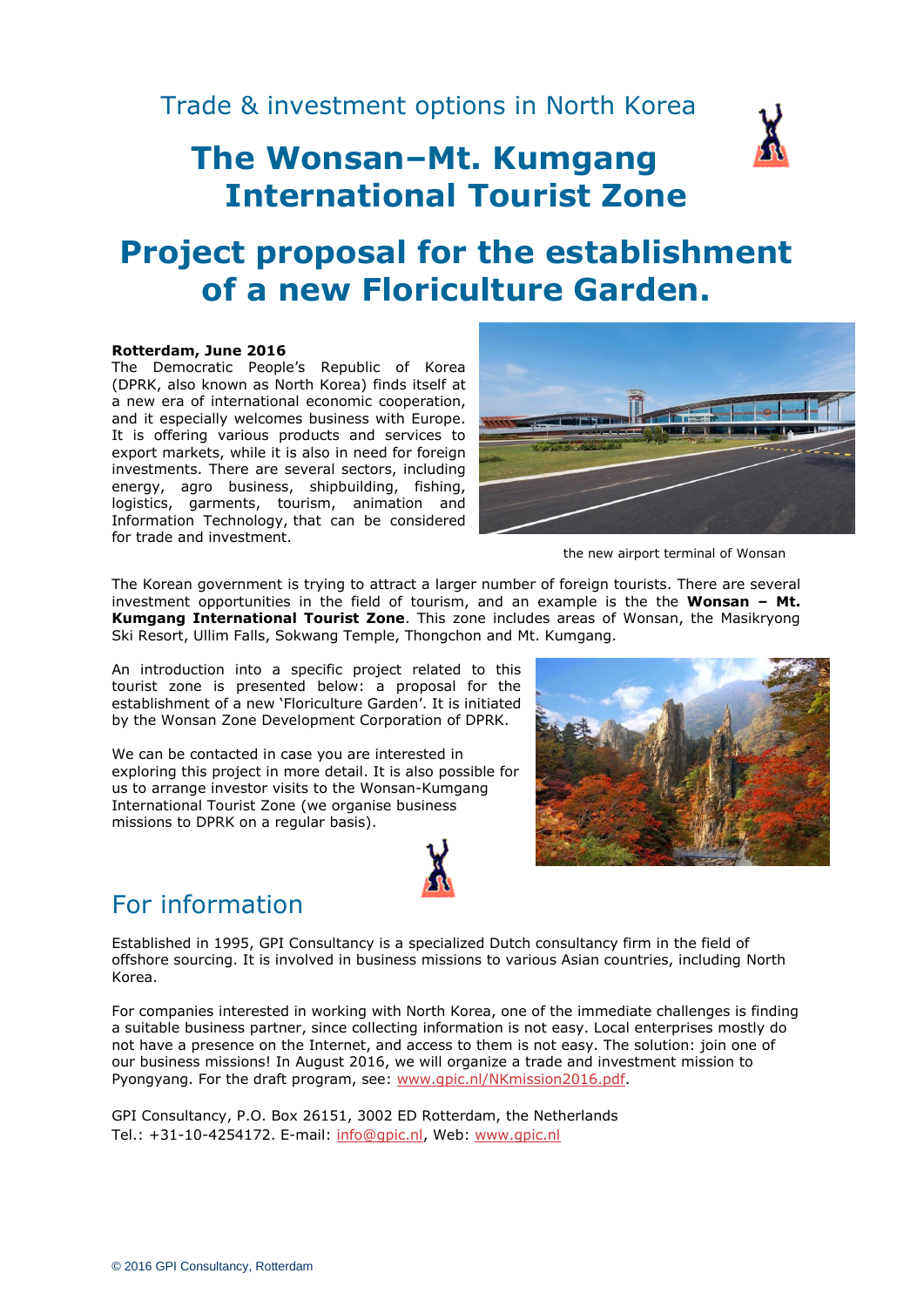# Trade & investment options in North Korea The Wonsan–Mt. Kumgang International Tourist Zone

# **PROJECT PROPOSAL**

New Establishment of "Floriculture Garden"

Project initiator: Wonsan Zone Development Corporation

**October 2015**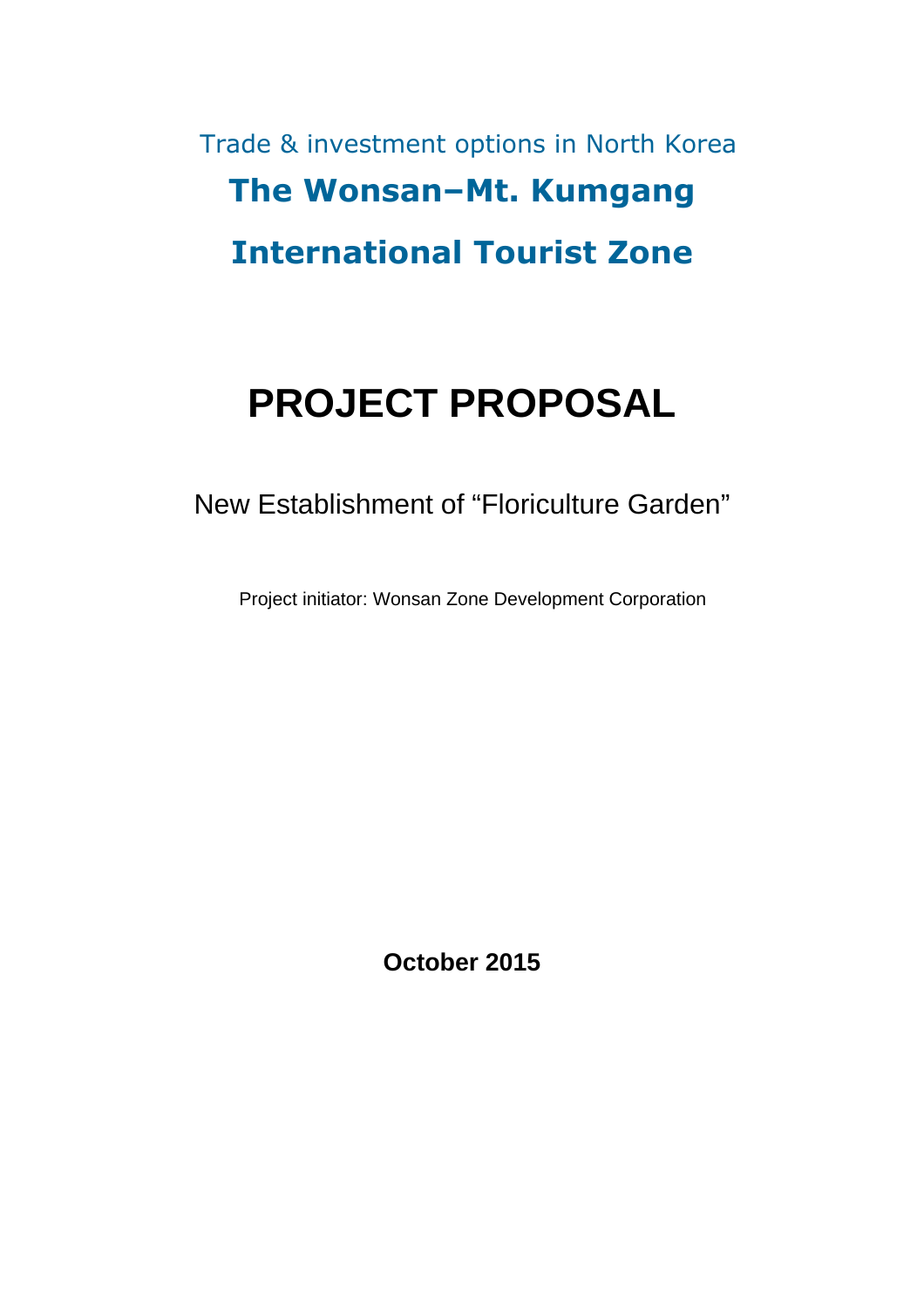# **Contents**

| 1. |                                                                 |  |  |  |  |  |  |
|----|-----------------------------------------------------------------|--|--|--|--|--|--|
| 2. | Introduction of Wonsan-Mt. Kumgang International Tourist Zone 2 |  |  |  |  |  |  |
| 3. |                                                                 |  |  |  |  |  |  |
|    | 3.1.                                                            |  |  |  |  |  |  |
|    | 3.2.                                                            |  |  |  |  |  |  |
|    | 3.3.                                                            |  |  |  |  |  |  |
|    | 3.4.                                                            |  |  |  |  |  |  |
|    | 3.5.                                                            |  |  |  |  |  |  |
|    | 3.6.                                                            |  |  |  |  |  |  |
| 4. |                                                                 |  |  |  |  |  |  |
| 5. |                                                                 |  |  |  |  |  |  |
| 6. |                                                                 |  |  |  |  |  |  |
|    | 6.1.                                                            |  |  |  |  |  |  |
|    | 6.2.                                                            |  |  |  |  |  |  |
| 7. |                                                                 |  |  |  |  |  |  |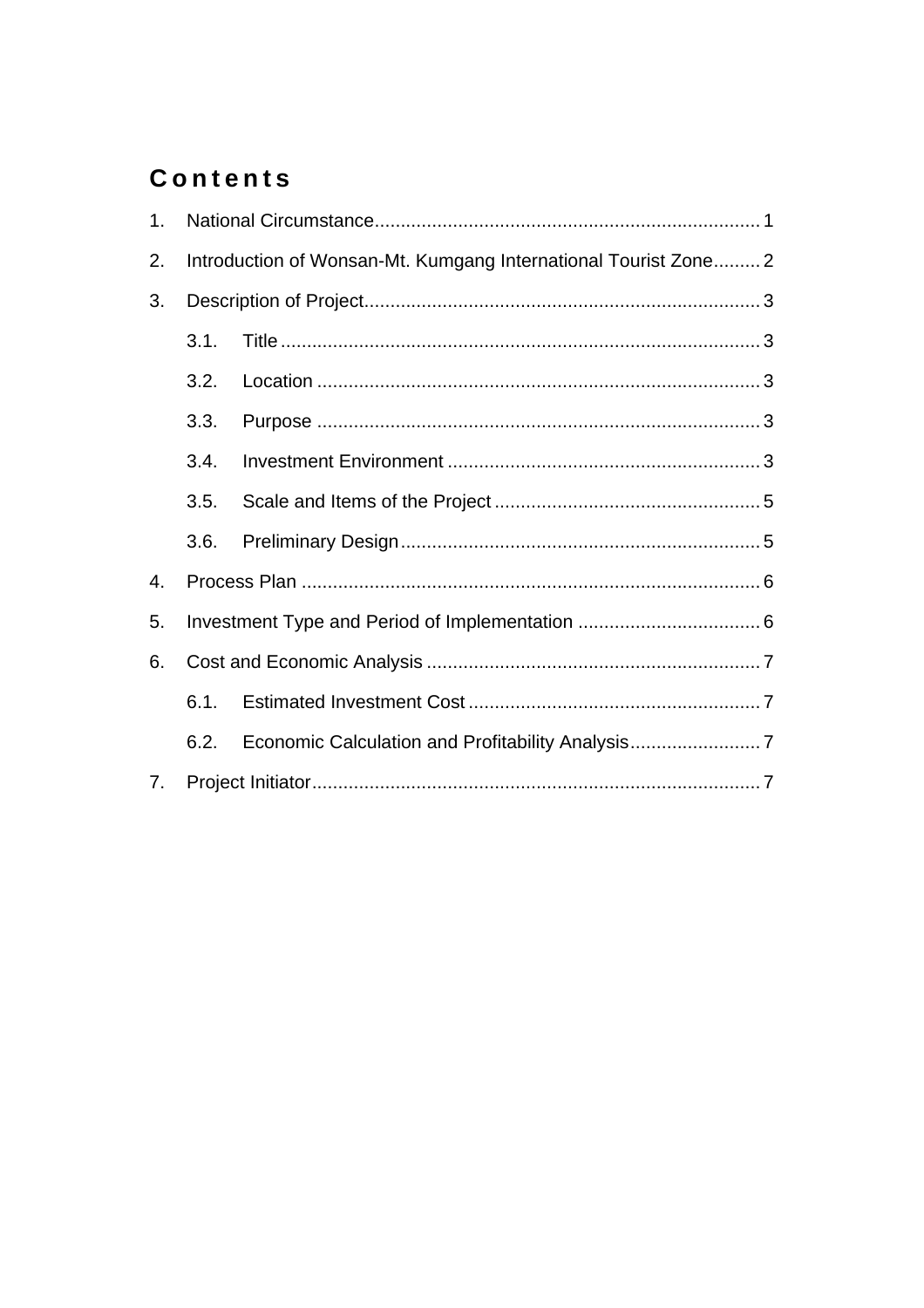#### **1. National Circumstance**

The Democratic People's Republic of Korea (DPRK) is situated in the central east of Asia. It is a peninsular country surrounded by the seas on the three sides; east, west and south. The DPRK borders China and Russia while the Amnok River and the Tuman River flow on the boundaries. And it faces Japan across the East Sea of Korea.

The DPRK covers approximately 123 138  $km^2$  of land territory and its average height above the sea level is 583m. Geographically, the northeast is high and the southwest is low in general. Mountainous regions take up 79.5 % of the total land area of the DPRK.

The DPRK has distinctive four seasons and moderate climate with rich amount of precipitation. The annual average temperature is 8~12°C. The average temperature is -5~ -10°C in January and  $23^{\circ}$  C~27°C in July or August. The annual average precipitation is 1 000~1 200 mm and the annual sunshine time is  $2\,280\sim 2\,780$  hours.

The capital of the DPRK is Pyongyang. The DPRK consists of 9 provinces and 3 cities under the direct control. The population is more than 24 050 000.

The main industries are electric, coal, metallurgical, mining, machinery, building materials, chemical and light industries, and agriculture and industry are the two major sectors of the national economy.

Recent years the DPRK has been making great efforts to develop the national tourism. The major tourist zones are those of Mt. Paektu, Pyongyang, Kaesong, Mt. Myohyang, Mt. Chilbo and the Wonsan-Mt. Kumgang International Tourist Zone (hereinafter called the "Zone"). Among them the Zone is regarded as one of the most attractive tourist destinations in the world as it has peculiar geographical conditions, natural ecological environment as well as many tourist scenic spots, historical relics, certain foundations and experiences of tourism.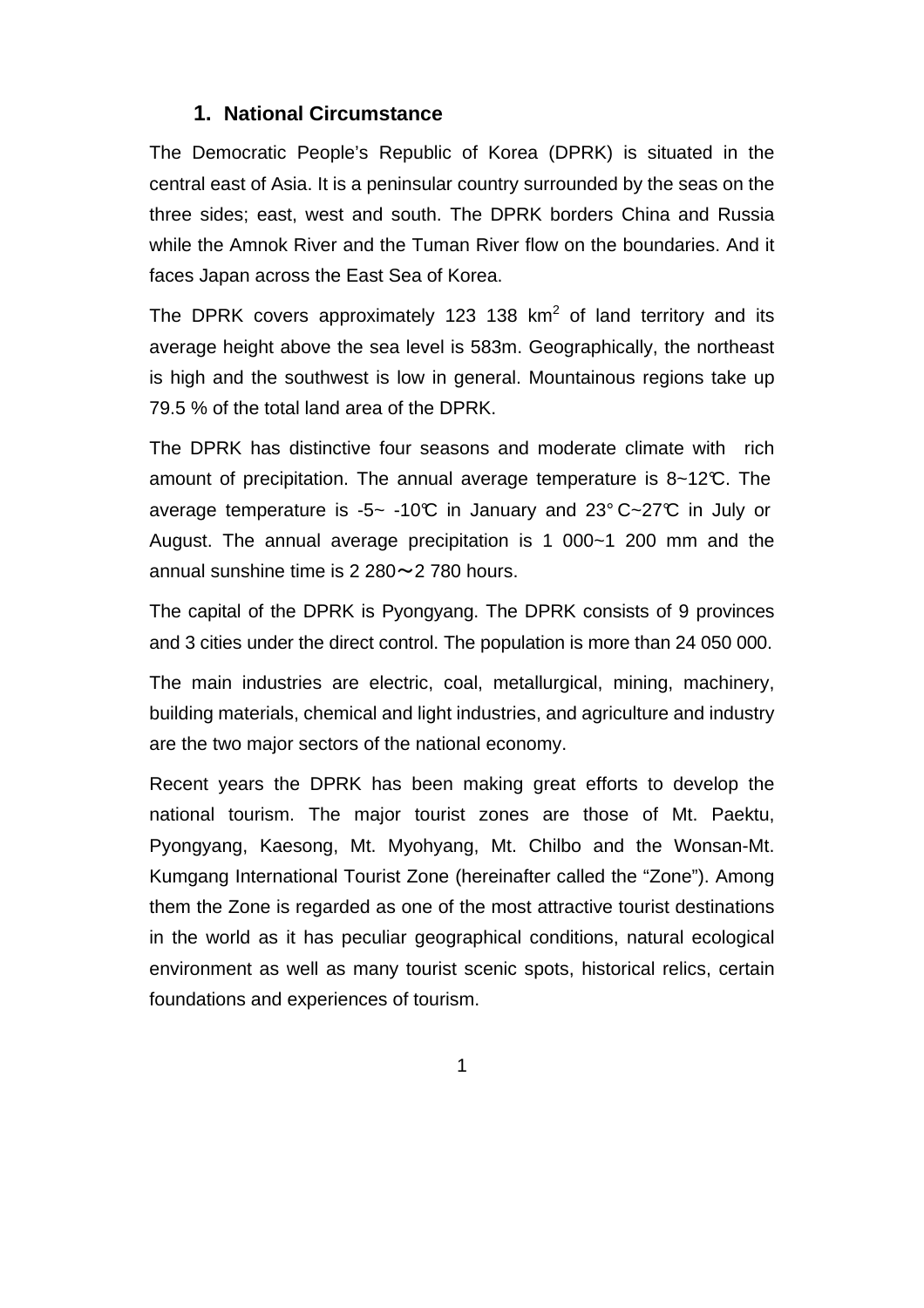The Workers' Party of Korea and the DPRK Government have been strengthening the solidarity and the bonds in all sectors with the world progressive peoples who love peace and aspire after independence and justice, and positively developing relationship with all the countries which respect the sovereignty of the DPRK and treat it friendly.

# **2. Introduction of Wonsan-Mt. Kumgang International Tourist Zone**

The Presidium of the Supreme People's Assembly of the DPRK issued the decree No. 48 on developing the Wonsan-Mt. Kumgang International Tourist Zone on June 11, 2014. The decree says that the Zone includes the areas of Wonsan, Masikryong Ski Resort, Ullim Falls, Sokwang Temple, Tongchon and Mt. Kumgang.

With the great concern of the Workers' Party of Korea and the DPRK Government, the committee which promotes the development of Wonsan-Mt. Kumgang International Tourist Zone was organized and has been actively accelerating development and investment in the Zone. In addition, the ground-breaking ceremony of Wonsan area construction was held in May, 2015 and the Kalma Airport has been wonderfully rehabilitated and expanded.

The Zone covers an area of over  $430 \text{ km}^2$ . It has rich tourist resources including over 670 scenic spots such as the famous Mt. Kumgang, Sokwang Temple, Singye Temple, Myongsasimri, Sijung Lake and so on. Especially Masikryong Ski Resort was built as a fine resort for winter, which makes it possible to activate the tourism in all seasons in the Zone.

Wonsan, the largest city in the Zone, is the seat of Kangwon Province as well as port and tourist city. Wonsan is 3 hours' flight from various cities such as Beijing, Shanghai, Tokyo whose population is more than 10 million each. Wonsan Port is linked with the main ports of China, Russia, Japan and other countries by seaway. Wonsan has railway-road junction linking the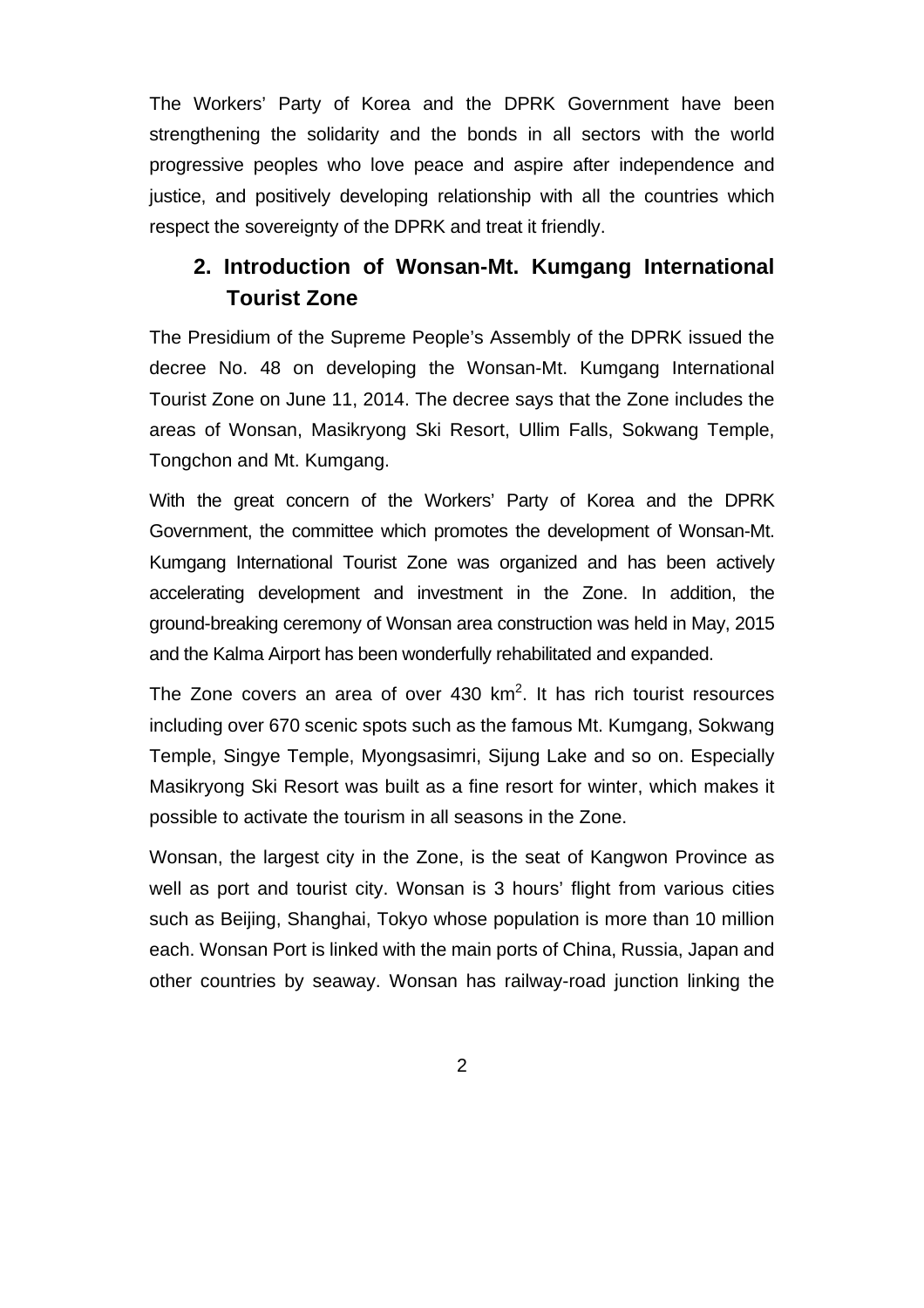east and west of the country, thereby offering very convenient traffic conditions.

It is the firm will of the Workers' Party of Korea and the DPRK Government to develop the Zone into the world famous tourist destination. In the near future the Zone will be turned into one of the best tourist zones not only in the Northeast Asia but also in the world and shined as a "Pearl of the Orient".

### **3. Description of Project**

#### **3.1. Title**

Floriculture Garden

#### **3.2. Location**

It is to be located on the outskirts of Wonsan in the Zone.

#### **3.3. Purpose**

The project purposes to build a comprehensive floriculture garden including a outdoor cultivation field of worldwide famous flowers, a modern greenhouse and a flower exhibition house to supply fresh flowers, contribute to the ecological environment protection and gardening and offer a special flower tourism service in the Zone.

#### **3.4. Investment Environment**

Wonsan, a coastal city, has a good physical geographical condition for floriculture.

The variation in temperature between winter and summer is not so great and it is rarely too cold or hot. The annual sunshine duration is 2 447 hours and the annual sunshine rate is 56%. The annual average temperature is 10.4℃. The average temperature is -3.6℃ in January and 23.2℃ in August. The accumulated temperature above 10℃ is 3 591℃ and the annual average precipitation is 1 406mm. It gets the first frost in late October and the last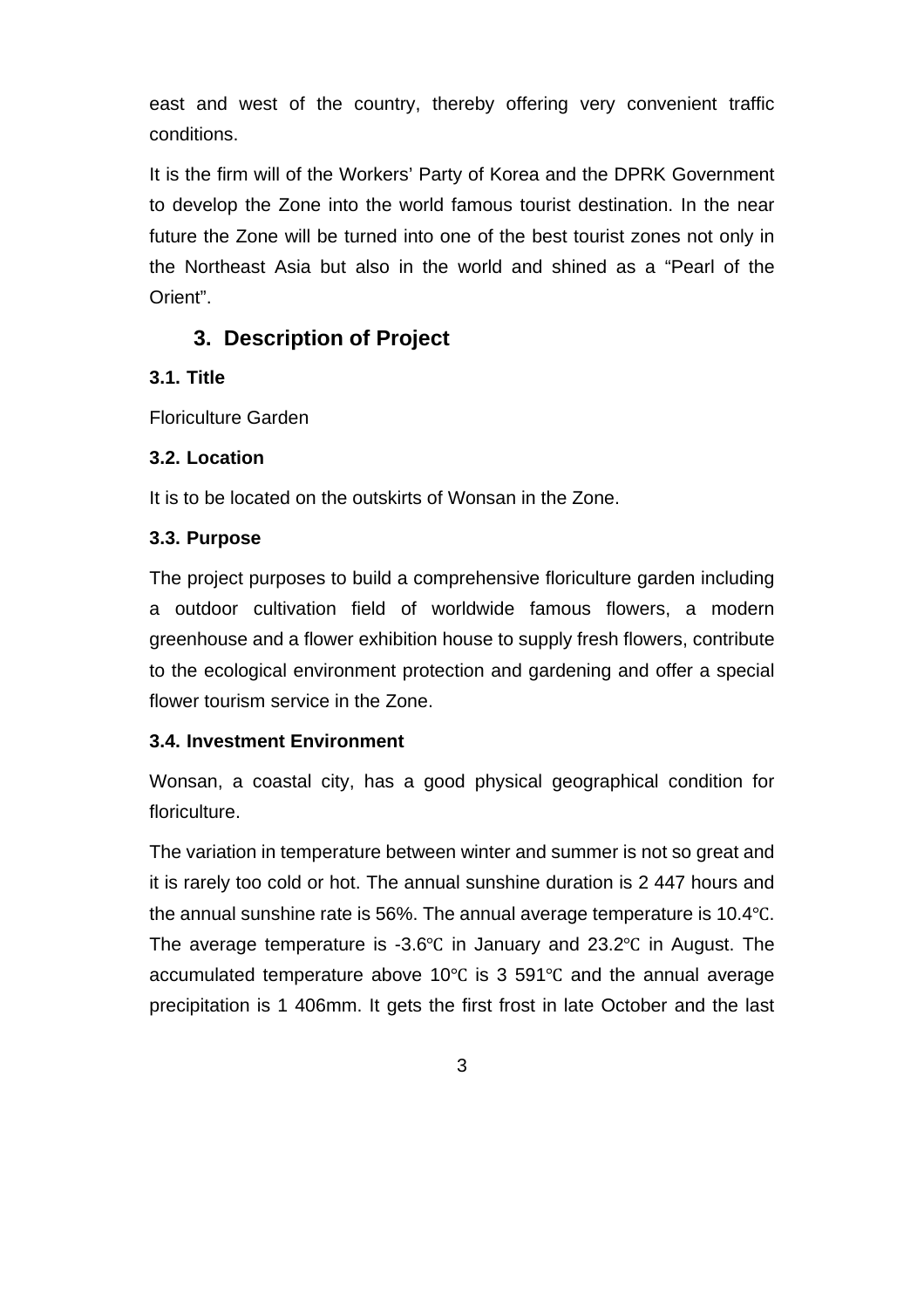frost in middle April. The annual average percentage relative humidity is 67%. The annual main wind direction is southwest and the annual average wind speed is 2.2m/s.

The principal market is the Zone.

The demand for flowers will be very high in the Zone because many tourist service facilities including about 10 hotels will be established and more than a million tourists will visit. But the current flower cultivation is not enough in the Zone and thus a lot of paper and cloth flowers are dealt in the market.

Technicians for the project management can be educated in the universities in the province like the Wonsan Agriculture University, but it is necessary to train the specialists for process control and advanced cultivation.

The cultivation area can be expanded according to the experience and increasing demand and the export to foreign markets will be possible via the Kalma Airport in Wonsan in the future.

The site for the project is agricultural, thus the infrastructural facilities should be established. Building materials, labor and some of the facilities for construction are purchasable at home.

It is located in the Zone, which means it can be offered the preferential conditions for management.

For example, the enterprise income tax rate (14%), power fee, water fee and labor charge are lower than the ones in other countries and in other areas of the DPRK. The enterprise income tax is reduced for the enterprises that operate for more than 10 years. And if the enterprise reinvests its interest, 50 % of the enterprise income tax correspondent to the reinvestment amount is returned.

In the Zone the preferential tariff system is enforced so that the goods for manufacturing or management of the enterprise, the ones for export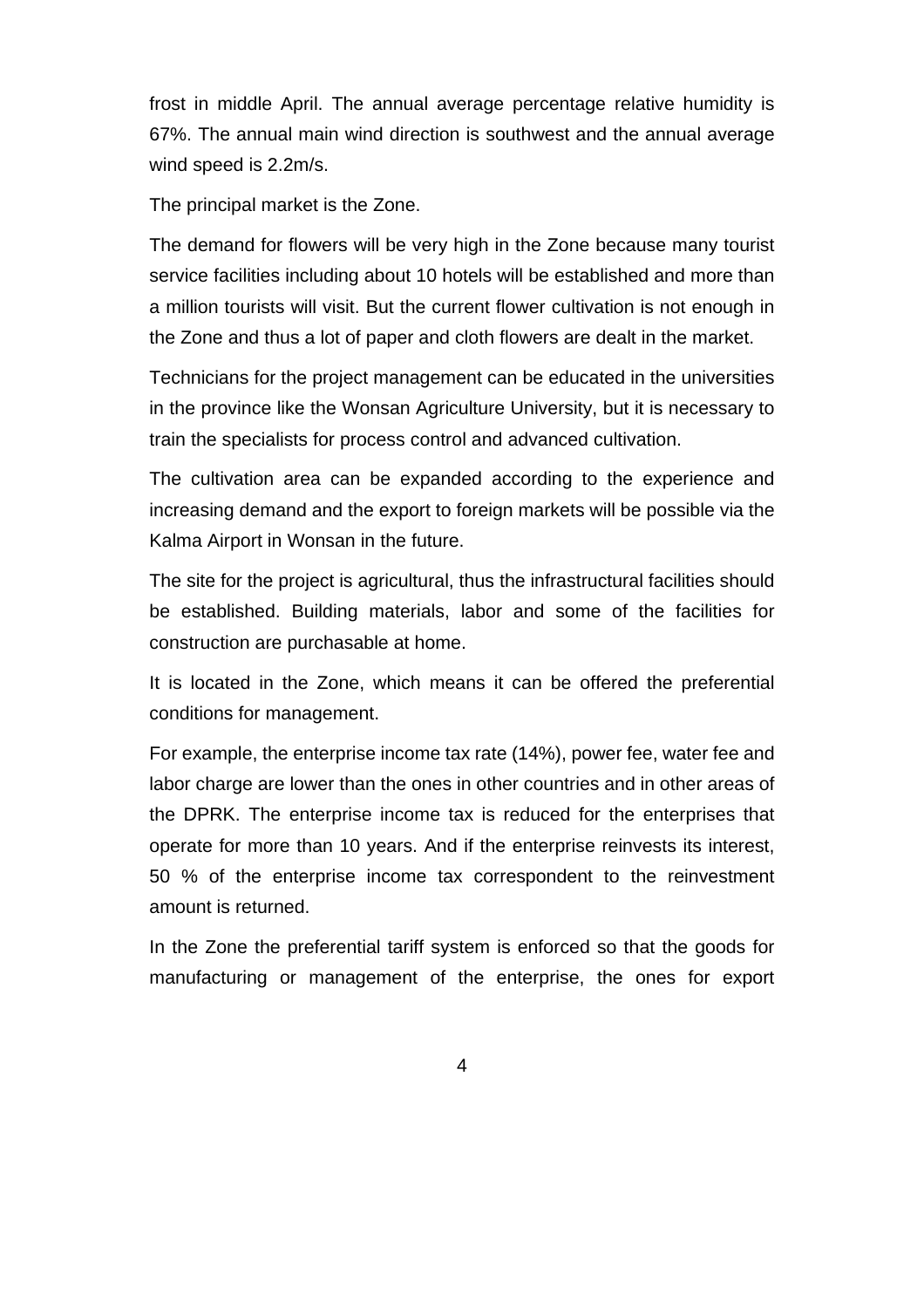produced by the enterprise, living necessaries for investors and the ones defined by the government are duty-free.

The project will provide tourists with further cultural and emotional environment and become a particular eco-tourism site.

#### **3.5. Scale and Items of the Project**

The scale of the project is as follows:

Total site area is 40 000  $m^2$ .

Building floor area is 6 400  $m^2$ . (including greenhouse floor area of 4  $800 \text{ m}^2$ 

In the outdoor floricultural field the decoration facilities such as beds and bands of rose, tulip, lily, gladiolus, snapdragon, dahlia, canna, hyacinth, phlox, petunia, Salvia, zinnia, French marigold, Tagetes erecta and other flowers are to be established in order to enhance the effect of ornament.

The main species to be cultivated are those for picking such as rose, chrysanthemum, tulip, lily, gerbera hybrida, cymbidium, freesia, carnation, gladiolus and calla and those for flowerpots such as phalaenopsis aphrodite, kalanchoe blossfediana, Anthurium andraenum, hydrangea and senecio cruenta and perennial plants and trees for ornament.

It is planed that the annual cultivation output per hectare will be 800 000 flowers for picking and 100 000 flowerpots.

It is estimated that 45 persons will be needed for the management.

#### **3.6. Preliminary Design**

The project consists of a flower exhibition house (with floor area of 800 $m^2$ , the total floor area of 1 600m<sup>2</sup>), an outdoor floricultural field of 30 000m<sup>2</sup>, two blocks of unmanned automatic control greenhouses (each block has floor area of  $400m^2$ ), ten blocks of solar heat greenhouses (each block has floor area of  $400m^2$ ).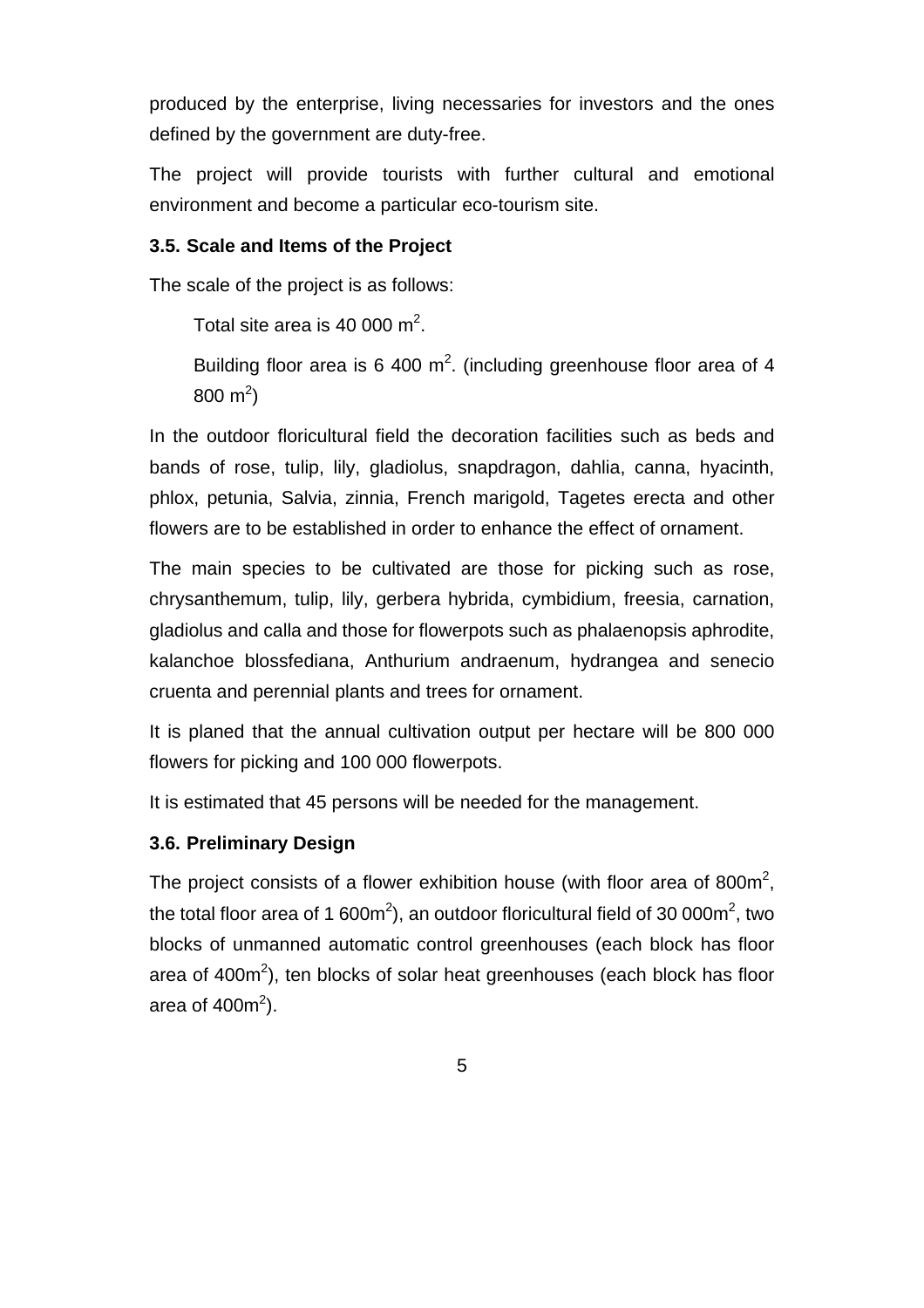The flower exhibition house will be a two-storey building. The outdoor floricultural field will be divided into certain quarters according to the sorts of the flowers. It is also envisaged to build about 10 villas in a beautiful place in the garden in the future.

## **4. Process Plan**

It is estimated that the project will be built within one year.

| Month<br><b>Division</b>  | 1 | 2 | 3 | $\overline{4}$ | 5 | 6 | 7 | 8 | 9 | 10 | 11 | 12 |
|---------------------------|---|---|---|----------------|---|---|---|---|---|----|----|----|
| Approval<br>and           |   |   |   |                |   |   |   |   |   |    |    |    |
| designing of the          |   |   |   |                |   |   |   |   |   |    |    |    |
| project                   |   |   |   |                |   |   |   |   |   |    |    |    |
| Construction              |   |   |   |                |   |   |   |   |   |    |    |    |
| Equipment                 |   |   |   |                |   |   |   |   |   |    |    |    |
| purchasing<br>and         |   |   |   |                |   |   |   |   |   |    |    |    |
| installation              |   |   |   |                |   |   |   |   |   |    |    |    |
| <b>Technical training</b> |   |   |   |                |   |   |   |   |   |    |    |    |
| Preparation<br>for        |   |   |   |                |   |   |   |   |   |    |    |    |
| opening                   |   |   |   |                |   |   |   |   |   |    |    |    |

The schedule of the construction is as follows:

## **5. Investment Type and Period of Implementation**

The equity or contractual joint venture is suggested.

The foreign party will be able to invest a set of automatic control greenhouse equipments, building materials, elite seeds, current fund, advanced cultivation technique and management mode. The local party will be able to invest the land, some parts of building materials and construction labor.

The period of implementation is estimated to be one year for construction and 15 years for operation.